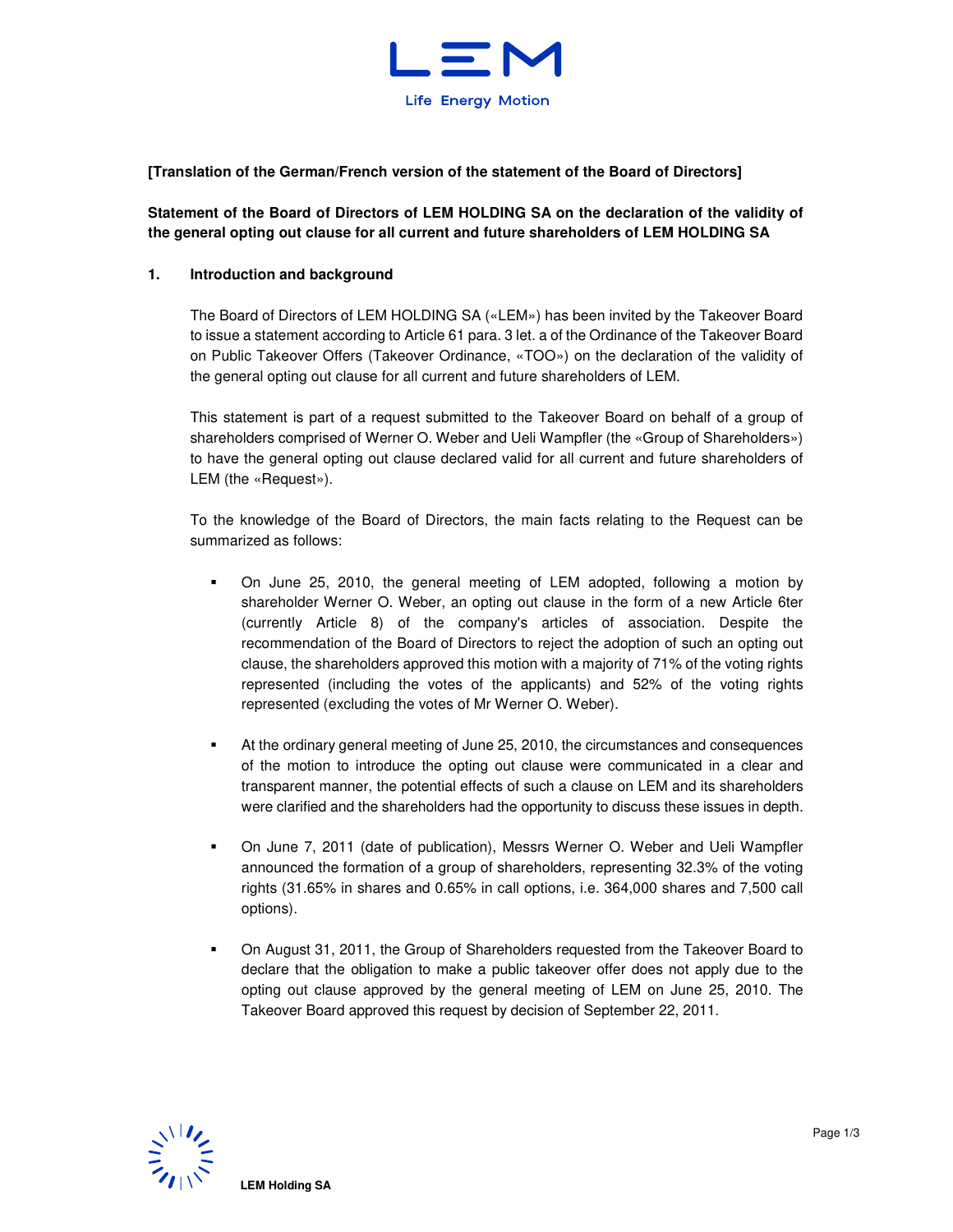

- On December 6, 2011, the Group of Shareholders acquired additional LEM equity securities, increasing its voting rights to 33.34%. Subsequently, the Group of Shareholders further increased its participation. According to the disclosure notice, the Group of Shareholders held 50.013% of the voting rights on March 21, 2018.
- The shareholder structure of LEM in recent years has been characterized by a high degree of stability, in particular thanks to the loyal presence for many years of certain major shareholders, which has been an essential factor for the continued, successful and independent development of LEM, in the best interest of the company and its shareholders.
- The Board of Directors wishes to ensure that the acquisition of shares of the company remains attractive to both institutional and private investors. For this reason, it has attached great importance to equal treatment of LEM shareholders and shareholder democracy in the past and intends to continue to do so in the future.

## **2. Position of the Board of Directors**

The shareholders of LEM, informed of the consequences of the opting out clause and despite the negative recommendation of the Board of Directors, adopted the opting out clause in Article 6ter (currently Article 8) of the articles of association of LEM by a majority of the voting rights represented (both with and without the votes of Mr Werner O. Weber). In view of the above, as well as the benefits for LEM from a stable shareholder structure, the Board of Directors is of the opinion – as it has already indicated in its statement of October 6, 2011 – that the opting out clause of Article 6ter (currently Article 8) of the articles of association of LEM has been validly adopted by the general meeting. Consequently, all of the shareholders of LEM are to be exempt from the obligation to make a public takeover offer if the threshold of 33 ⅓% of voting rights in LEM is exceeded.

#### **3. Conflicts of interest**

The Board of Directors of LEM comprises of Andreas Hürlimann, Chairman, Ilan Cohen, François Gabella, Ulrich C. Looser, Ueli Wampfler and Werner C. Weber, all non-executive members of the Board of Directors. François Gabella was the CEO of the LEM group until 2018.

As Messrs Ueli Wampfler and Werner C. Weber are concerned by the procedure, they recused themselves and abstained from participating in the discussions and voting in connection with the Board of Directors' statement, as expressed here.

No other member of the Board of Directors is affected by a conflict of interest in connection with this matter.

Therefore, the Board of Directors issues this statement as an expression of the opinion of all voting members of the Board of Directors.